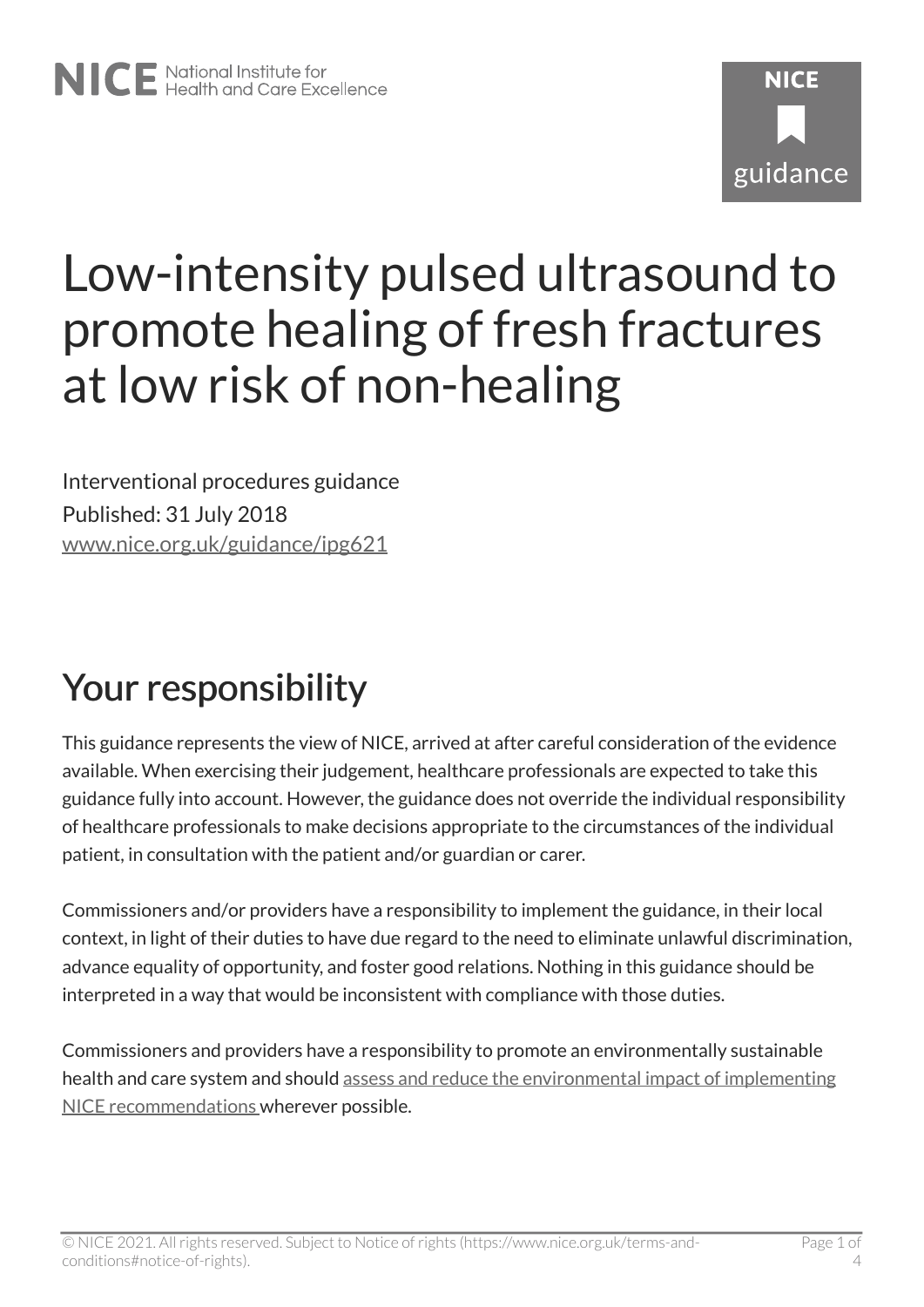This guidance replaces IPG374.

#### 1 Recommendations

1.1 The evidence for low-intensity pulsed ultrasound to promote healing of fresh fractures at low risk of non-healing raises no major safety concerns. However, current evidence does not show efficacy. Therefore, this procedure should not be used for this indication. Find out why NICE recommends not to use some [procedures on the NICE interventional procedures guidance page](https://www.nice.org.uk/about/what-we-do/our-programmes/nice-guidance/interventional-procedures-guidance/recommendations).

## 2 The condition, current treatments and procedure

#### The condition

2.1 Fractures are a common result of trauma, and are usually described as either closed (skin over the fracture site is intact) or open (involves an open wound). They may vary in complexity from a single break (transverse or oblique) to comminuted, in which the bone has broken into several pieces.

#### Current treatments

2.2 Fractures usually heal within a few weeks after treatment by closed or open reduction, and immobilisation using a cast or internal fixation. Sometimes, healing may be delayed or not happen at all (non-union). There is no agreed precise definition of a fracture non-union but, typically, it is considered to be when bony union has failed 6 to 9 months after the fracture. Risk factors for non-union of fractures include: systemic medical conditions (for example, diabetes, malnutrition, osteoporosis); smoking; use of non-steroidal antiinflammatory drugs; local factors such as infection; vascular problems; magnitude of injury (for example, fracture location and gap, traumatic fractures); advanced age; and other iatrogenic factors. Treatment of non-union may need complex and prolonged management with implications for the patient's quality of life and functional capacity.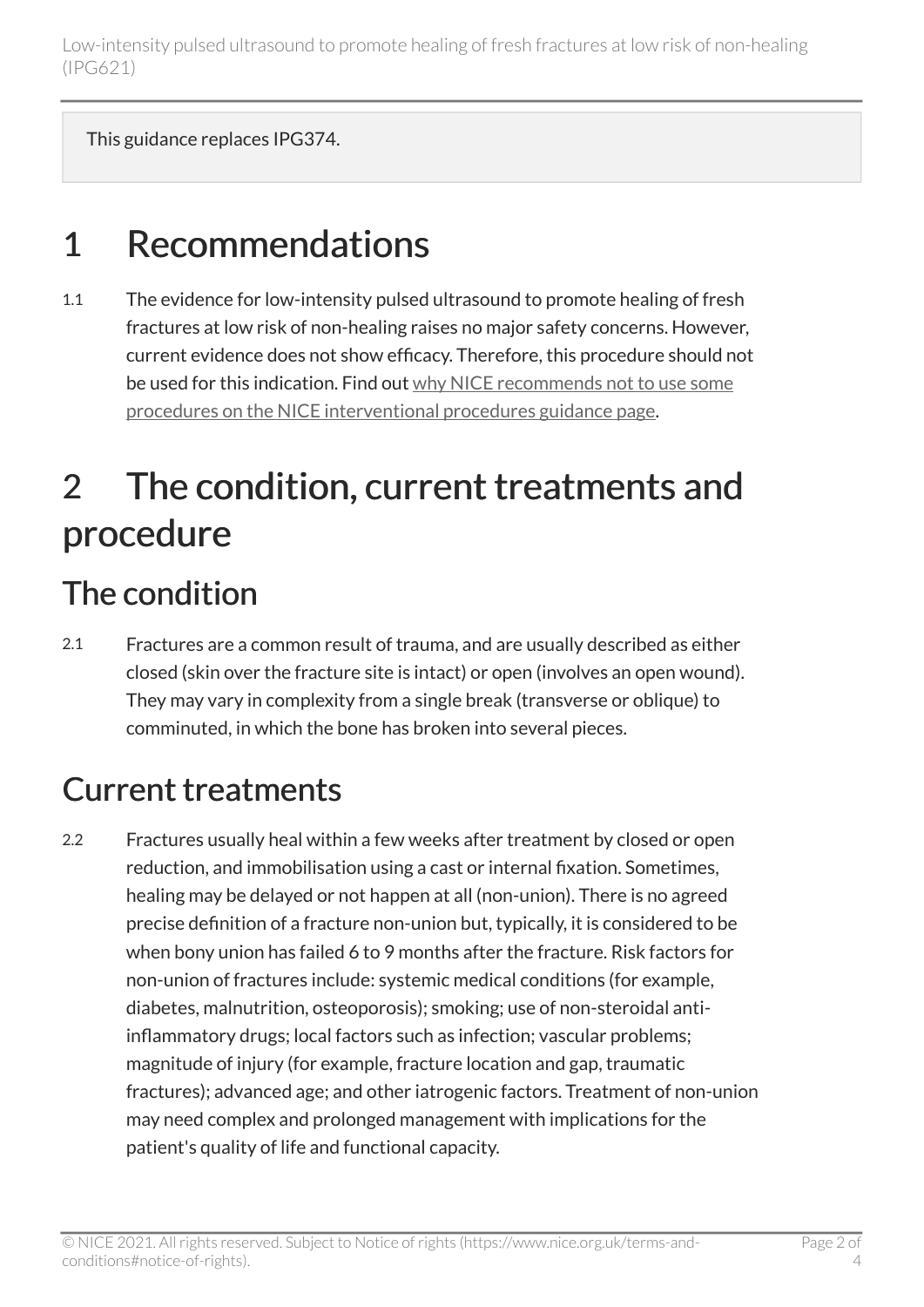#### The procedure

- 2.3 The aim of low-intensity pulsed ultrasound is to reduce fracture healing time and avoid non-union by delivering micro-mechanical stress to the bone to stimulate bone healing.
- 2.4 An ultrasound probe is positioned on the skin over the fracture and patients self-administer low-intensity pulsed ultrasound daily, usually for 20 minutes. If a patient's limb is immobilised in a cast, a hole is cut into the cast for the ultrasound probe. The probe delivers acoustic radiation and coupling gel is used on the skin to aid conduction of the ultrasound signal. An operating frequency of 1.5 MHz, pulse width of 200 microseconds, repetition rate of 1 kHz, and a temporal average power of 30 milliwatts/cm $^2$  is typically used. The exact treatment protocol and duration of treatment may vary.
- 2.5 Progress towards fracture healing is usually assessed radiographically. Treatment duration ranges from a few weeks to several months.

# 3 Committee considerations

#### The evidence

- 3.1 To inform the committee, NICE did a rapid review of the published literature on the efficacy and safety of this procedure. This comprised a comprehensive literature search and detailed review of the evidence from 6 sources, which was discussed by the committee. The evidence included 4 systematic reviews, 1 randomised controlled trial and 1 cohort study and is presented in [table](http://www.nice.org.uk/Guidance/IPG621/evidence) 2 of [the interventional procedures overview](http://www.nice.org.uk/Guidance/IPG621/evidence). Other relevant literature is in the appendix of the overview.
- 3.2 The specialist advisers and the committee considered the key efficacy outcomes to be: fracture healing or union, functional outcomes and quality of life.
- 3.3 The specialist advisers and the committee considered the key safety outcome to be: need for subsequent reoperation.
- 3.4 Three commentaries from patients who had experience of this procedure were received, which were discussed by the committee.